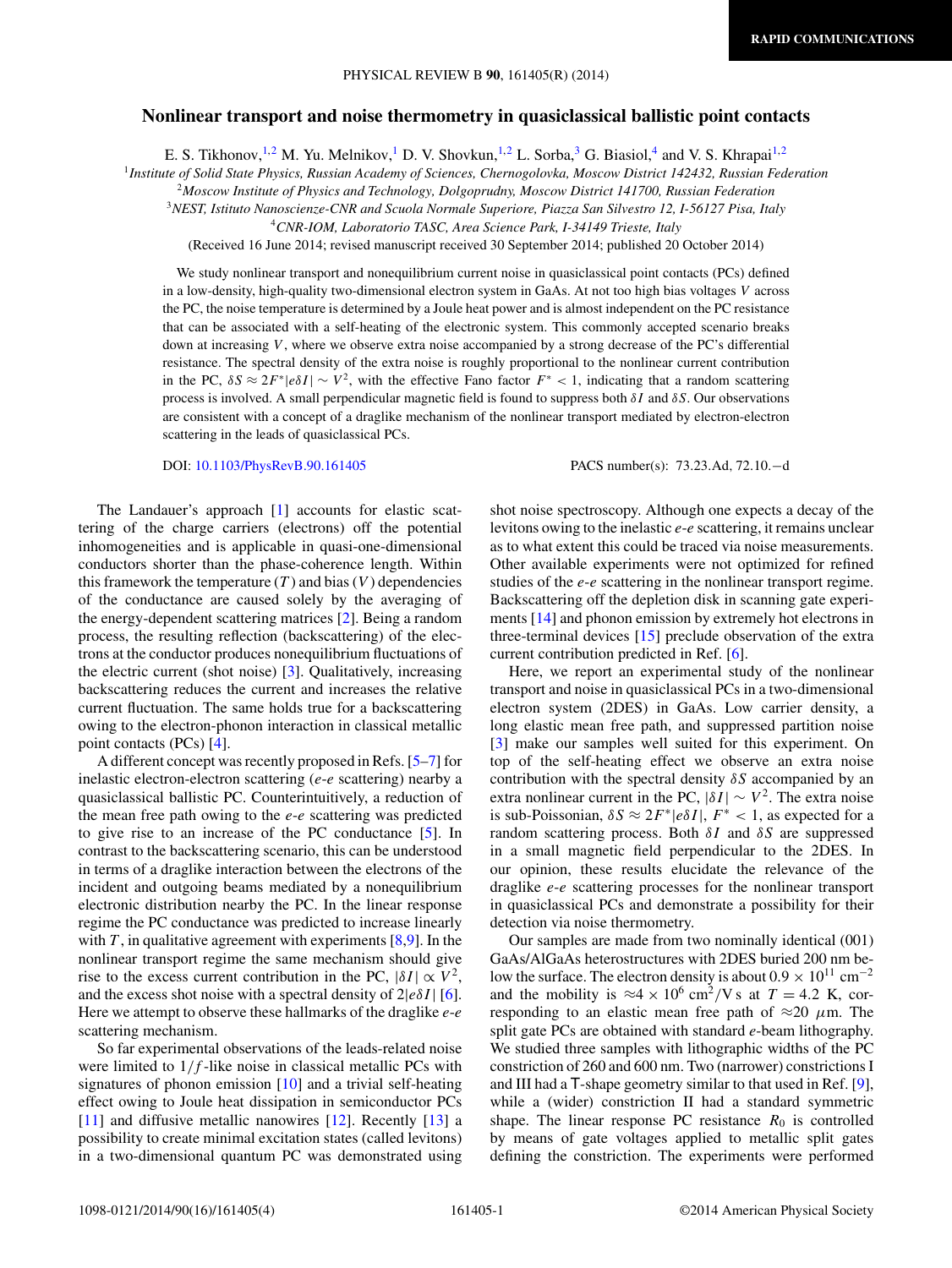<span id="page-1-0"></span>

FIG. 1. (Color online) Experimental layout. The PC constriction is formed with the help of split gates on the surface of the crystal. Current *I* flows through the sample and drives the electronic distribution out of equilibrium. On top of the trivial self-heating of the 2DES, sketched by a color gradient, we are looking for a contribution of *e*-*e* scattering of counterpropagating beams to current and noise (white circles mimic scattering electrons). The momentum space distributions at points A and B are sketched in the lower part of the figure. In the former case, the distribution is anisotropic with a bump of size  $|eV|/v_F$  and a higher local temperature  $T_A$ , while in the latter case the distribution is locally equilibrium with a lower temperature  $T_B$ . The noise measurement scheme used for sample II is given on the left hand side.

in a  ${}^{3}$ He/<sup>4</sup>He dilution refrigerator (samples I and III) and in a <sup>3</sup>He insert (sample II) at temperatures  $T \approx 0.1$  K and  $T \approx 0.5$  K, respectively, measured by Johnson-Nyquist noise thermometry. For shot-noise studies we measured voltage fluctuations on a load resistor (1 k $\Omega$  for sample I and 3.3 k $\Omega$  for sample II) within the frequency range 10–20 MHz. In addition, a tank circuit with a resonant frequency of about 13 MHz was used for sample II. In both cases the noise setup was calibrated by measuring the equilibrium Johnson-Nyquist noise of the device in parallel with the load resistor as a function of gate voltage at two different bath temperatures [\[16\]](#page-3-0). For samples I and II the nonlinear *I* -*V* characteristics were obtained with a standard two-terminal dc measurement. Sample III was used only for transport measurements in a four-terminal scheme with a small ac modulation. The ohmic contacts to the 2DES were obtained via annealing of AuGe/Ni/AuGe and placed at distances about 1 mm away from the PC. The series resistance of each of the two 2DES regions connecting the PCs to the ohmic contacts is about  $R_{2DES} \approx 180 \Omega$  for sample I and  $R_{\text{2DES}} \approx 50 \Omega$  for sample II.

A layout of our experiment is shown in Fig. 1. Current flow through the split gate defined PC constriction drives the electronic system out of equilibrium. Farther away from the PC the electronic distribution is of equilibrium Fermi-Dirac type characterized by a local temperature (see a sketch of a momentum space in point B). The local temperature reaches its maximum nearby the PC, as required by a balance of Joule heating and thermal conductivity (sketched by a color gradient in Fig. 1)—a so-called self-heating effect [\[11\]](#page-3-0). In addition, next to the orifice, at distances smaller than the mean free path, the electrons originating from different leads are not thermalized. Hence the electronic distribution is anisotropic



FIG. 2. (Color online) Nonlinear transport regime in a quasiclassical PC.  $R_{\text{diff}}$  (lines, scale on the left) and  $T_N$  (symbols, scale on the right) are plotted as a function of the bias voltage on the PC in sample I. The solid line and circles are taken in the absence of magnetic field, whereas the dashed line and triangles correspond to a perpendicular *B* field of 67 mT.

and characterized by a bump (in point A) or a dent of size  $eV/v_F$  in momentum space [\[2\]](#page-3-0), where  $v_F$  is the Fermi velocity in the 2DES. In what follows we demonstrate that *e*-*e* scattering of counterpropagating beams in the vicinity of the PC orifice predicted in Ref. [\[6\]](#page-3-0) is responsible for the extra noise on top of the trivial self-heating.

Figure 2 demonstrates typical experimental data for the differential resistance  $R_{\text{diff}} = dV/dI$  and current noise measured simultaneously in the nonlinear transport regime (sample I). Here we express the noise spectral density  $S_I$  in terms of the noise temperature defined as  $T_N = S_I R_{\text{diff}} / 4k_B$ , where  $k_B$  is the Boltzmann constant. At increasing dc bias voltage  $|V|$ across the PC we observe that  $R_{\text{diff}}$  decreases by almost a factor of 2, roughly linear in *V* (solid line). This observation is qualitatively analogous to the *T* dependence of the linear response PC resistance [\[9\]](#page-3-0) and signifies a draglike nonlinear contribution  $|\delta I| \sim V^2$  in the *e*-*e* scattering scenario [\[6\]](#page-3-0). A similar behavior is observed in all our samples (see the inset of Fig. [3\)](#page-2-0). The decrease of  $R_{\text{diff}}$  in Fig. 2 is accompanied by an increase of  $T_N$  (see the right scale in Fig. 2). At not too high *V* the bias dependence of the  $T_N$  is close to linear, whereas an extra, nearly parabolic, contribution is well resolved at  $|V| > 0.5$  mV.

We attribute the increase of  $T_N$  at small V to the self-heating of the 2DES  $[11]$ . In this scenario one expects that  $T_N$  equals the electronic temperature nearby the PC and is determined solely by a Joule heat power  $J = IV \sim V^2$ . To verify this conjecture we plot  $T_N^2$  as a function of *J* in Fig. [3.](#page-2-0) In both samples the data follow a linear dependence at small *J* , which is nearly independent of  $R_0$  (shown only for sample II to save space). This is expected for a balance between the Joule heating and Wiedemann-Franz cooling  $[11]$ :  $T_N^2 \approx T_0^2 + R_{2DES}L^{-1}J$ , where  $T_0$  is the bath temperature,  $R_{2DES}$  is the resistance of each of the two 2DES regions connecting the PC to the ohmic contacts, and *L* is the Lorenz number [\[17\]](#page-3-0). Quantitatively, the above formula underestimates  $T_N$  in sample II by almost 40%, which might be a result of additional heat resistance of the ohmic contacts, reduced thermal conductivity of the 2DES at higher  $T_0$  [\[18\]](#page-3-0), or a small residual partition noise. More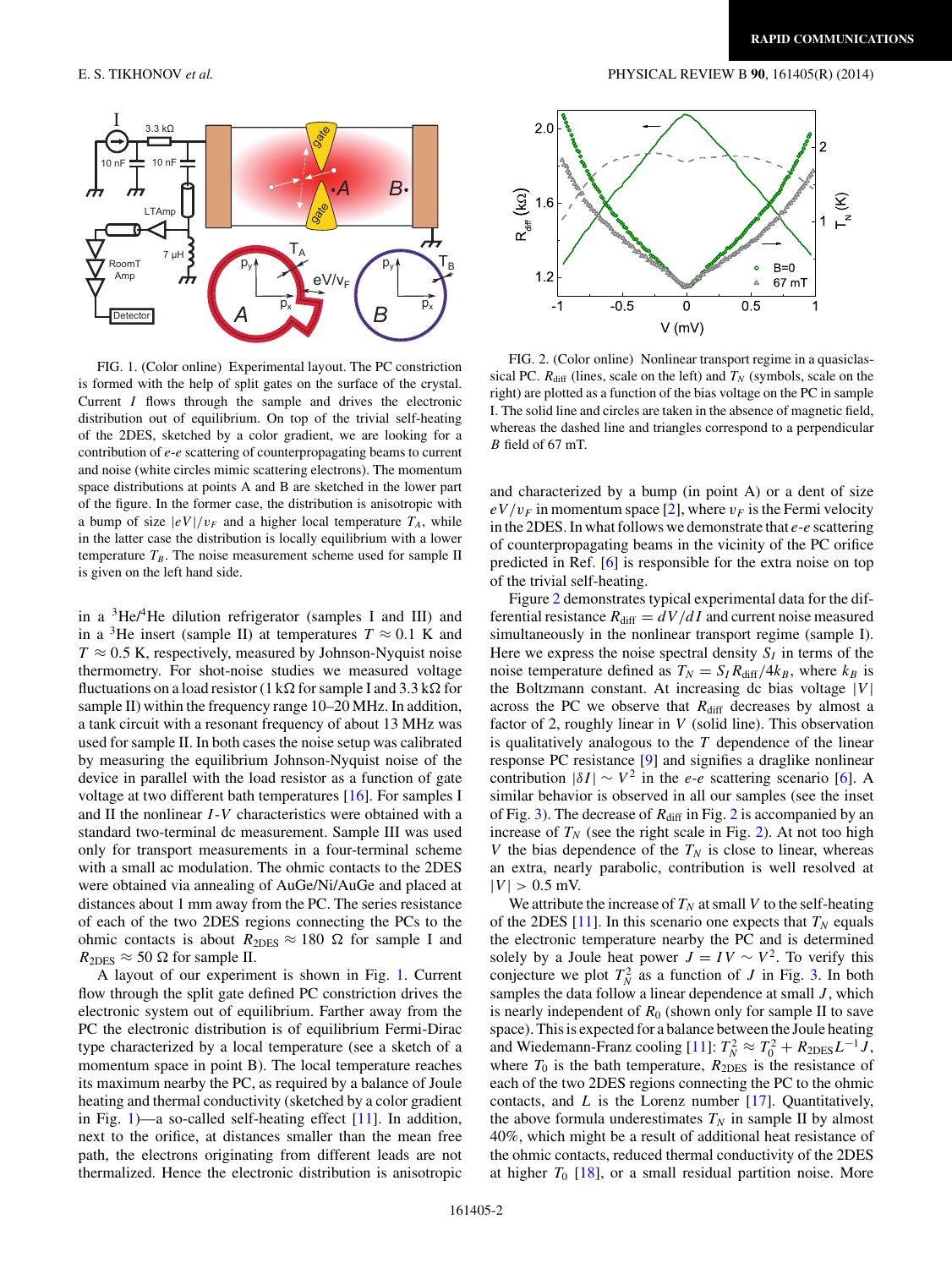<span id="page-2-0"></span> $10$ 

8

 $6\phantom{1}6$  $\int_{N}^{2}$   $(K^{2})$ 

4

 $\overline{2}$ 

 $\mathbf 0$ 



FIG. 3. (Color online) Noise dependence on Joule heat power (*J* ). Square of the noise temperature is plotted against *J* for the two samples. Open symbols correspond to sample I and  $R_0 \approx 2 \text{ k}\Omega$ . Solid symbols correspond to sample II and  $R_0 \approx 0.5 \text{ k}\Omega$  (circles),  $1.5 \text{ k}\Omega$  (triangles), and  $3.4 \text{ k}\Omega$  (squares). In sample I the upper (lower) trace corresponds to  $V < 0$  ( $V > 0$ ), whereas in sample II the bias symmetry is preserved. Dashed lines are extrapolations of the linear dependencies  $T_N^2 - T_0^2 \propto J$  at small *J*, where the equilibrium temperature is  $T_0 = 0.1$  K for sample I and  $T_0 = 0.5$  K and  $R_0 \approx 1.5 \text{ k}\Omega$  for sample II. The data for sample I are shifted vertically for clarity, with the zero level indicated by a solid line. In this plot, the data for sample I were obtained in a separate run, compared to Fig. [2.](#page-1-0) We believe that a difference of  $15\%$  in  $T_N$  between the data sets at  $R_0 \approx 2 \text{ k}\Omega$  is an artifact owing to a long-term drift of the gain of the cryogenic amplifier, which was not figured out during the experiment. Inset:  $R_{\text{diff}}$  vs  $V$  for sample II (dashed lines,  $T_0 = 0.5$  K) and  $R_0 \approx 1.5$ , 2, and 3.4 k $\Omega$  from bottom to top and for sample III (solid lines,  $T_0 = 0.1$  K) and  $R_0 \approx 1.2, 2.3$ , and 3.3 k $\Omega$ from bottom to top. The data are vertically shifted for clarity.

important, however, is a lack of the universality observed in Fig. 3, which becomes clearly visible at higher  $J$  and  $R_0$  and indicates extra noise on top of the self-heating. This is the same, nearly parabolic in *V*, noise contribution we found in Fig. [2.](#page-1-0) Note that in sample I the extra noise depends on the sign of *V*, which correlates with the bias asymmetry of  $R_{\text{diff}}$ in Fig. [2,](#page-1-0) whereas in sample II the data are almost perfectly symmetric. We evaluate the extra noise temperature  $\delta T_N$  as a difference between the measured  $T_N$  and the self-heating contribution extrapolated linearly to high *J* (see the dashed lines in Fig. 3).

In Fig. 4 we plot a spectral density of the extra noise  $\delta S = 4k_B \delta T_N / R_{\text{diff}}$  against a nonlinear current contribution through the PC,  $\delta I = I - V/R_0$ . Our main observation here [\[19\]](#page-3-0) is that, away from the origin, *δS* increases approximately linear with  $\delta I$ , that is, both quantities follow nearly the same functional dependence on *V* . In the limit of high *δI* the slope is consistent with the effective Fano factor of  $F^* \approx 0.9$  (the slope of the dashed lines). Such a relation is expected for a random process with sub-Poissonian statistics, meaning that electrons carrying extra current are barely correlated. This is not possible for equilibrium Fermi distributions  $[20]$  in the electron beams incident on the PC, suggesting that a random scattering process between the incident and outgoing electron beams in the 2DES nearby the PC is involved. Counterintuitively, such extra



FIG. 4. (Color online) Extra noise vs extra current. The spectral density *δS* of the extra noise is plotted as a function of the nonlinear current contribution *δI* for both polarities of *V*. Open symbols correspond to sample I and  $R_0 \approx 2 \text{ k}\Omega$  (0.5 mV  $\leq |V| \leq 1 \text{ mV}$ ). Solid symbols correspond to sample II and  $R_0 \approx 1.5 \text{ k}\Omega$  (triangles,  $0.4 \text{ mV} \leq |V| \leq 0.7 \text{ mV}$ ,  $2 \text{ k}\Omega$  (circles,  $0.4 \text{ mV} \leq |V| \leq 0.6 \text{ mV}$ ), and 3.4 k $\Omega$  (squares,  $0.5$  mV  $\leq$  |*V*|  $\leq$  0.9 mV). Dashed lines are guides with a slope of  $F^* = 0.9$ . For sample I, the data are obtained in the same run as in Fig. [2](#page-1-0) and the scales on both axes are reduced by a factor of 2.

scattering gives rise to the decrease of  $R_{\text{diff}}$ , which perfectly fits in the *e*-*e* scattering scenario of the nonlinear transport in quasiclassical PCs [\[6\]](#page-3-0).

At  $T = 0$  uncorrelated scattering events between the carriers of the incident and outgoing beams result in a nonequilibrium electronic distribution and give rise to the Poissonian extra noise [\[6\]](#page-3-0). Sub-Poissonian extra noise in Fig. 4 does not necessarily imply correlations between the individual *e*-*e* scattering events and can be explained by a finite *T* effect associated with the self-heating. In our samples the self-heating results in  $|eV|/k_BT < 10$ , a situation for which the numerical calculations predict extra shot noise with  $F^* \approx 0.5$  (see Fig. [2](#page-1-0) of Ref. [\[6\]](#page-3-0)). In spite of a qualitative agreement at higher  $|\delta I|$ , our data appreciably deviate from the expected linear dependence near the origin. On one hand, this deviation might stem from the uncertainty of our procedure to quantify the self-heating. It is this uncertainty that prevents us from analyzing the data at small  $|V|$ . On the other hand, there is an important difference between our experiment and theoretical assumptions. In Ref. [\[6\]](#page-3-0), the *e*-*e* scattering is assumed to be weak compared to the elastic scattering, which determines the mean free path and cuts off the logarithmic divergence of the collision integral. In contrast, we estimate [\[21\]](#page-3-0) the *e*-*e* scattering length  $l_{ee} \approx 2 \mu$ m for electrons with an energy of  $|eV| = 0.5$  meV above the Fermi surface, i.e., an order of magnitude smaller than the elastic mean free path in our devices. Still, in the regime  $|eV| \gg k_B T_N$ , the electronic distribution in the vicinity of the PC remains strongly anisotropic (see the sketch in Fig. [1\)](#page-1-0) and the ideas of Ref. [\[6\]](#page-3-0) are applicable qualitatively. Experimentally, this qualitative picture breaks down at even higher  $|V|$ , typically above 1 mV, where *lee* becomes comparable to the width of